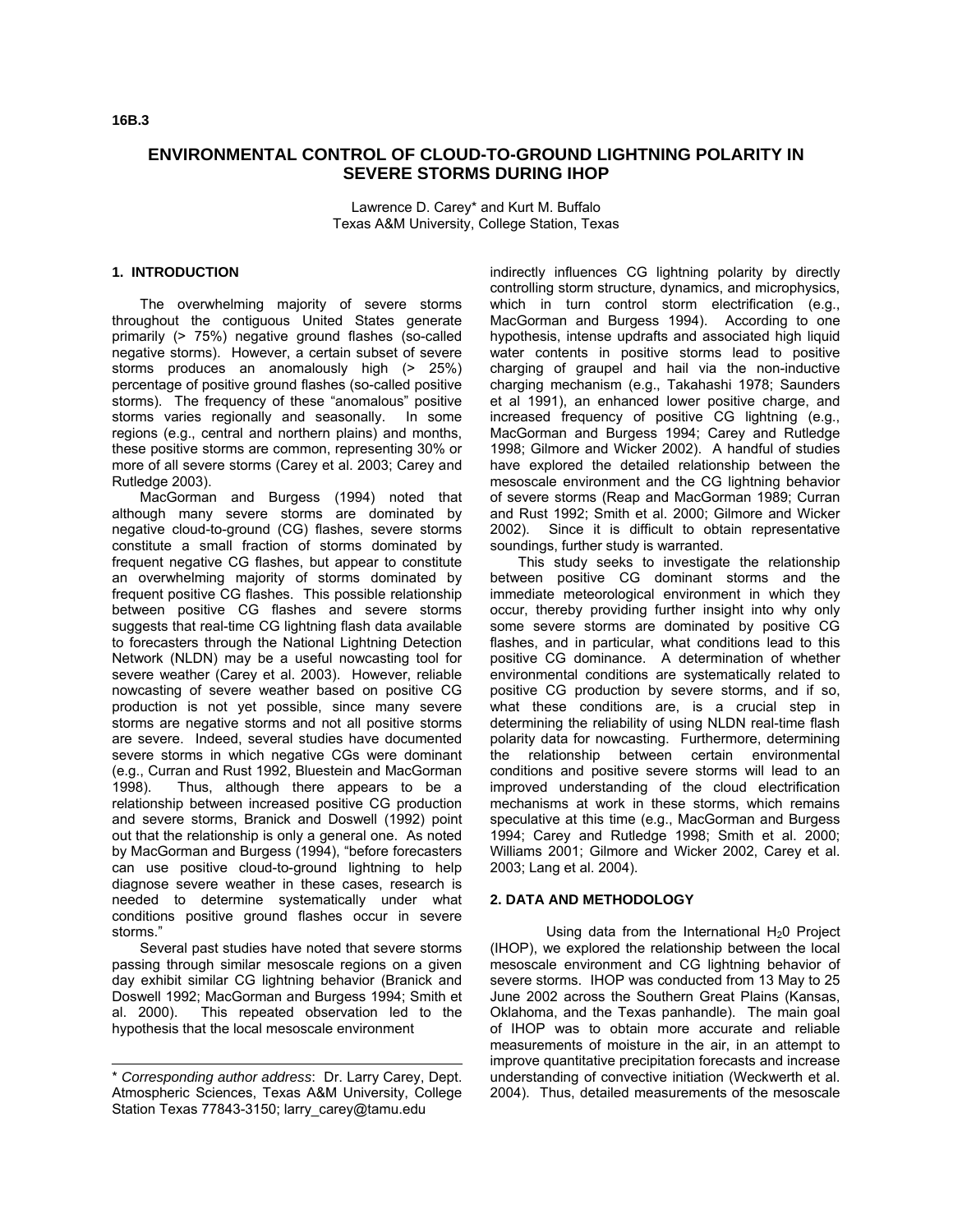**Table 1.** Classification and characterization of mesoscale regions within the IHOP-2002 domain according to the overall percentage of positive CG lightning (+CG %) produced by storms within them.

| "positive storms" within them.                                                                                                        |               |                                                                    |        |                                                                          |            |
|---------------------------------------------------------------------------------------------------------------------------------------|---------------|--------------------------------------------------------------------|--------|--------------------------------------------------------------------------|------------|
| Date                                                                                                                                  | Time<br>(UTC) | Latitude/<br>Longitude                                             | $+CG%$ | <b>Storm Type(s)</b>                                                     | Severe?    |
| 23 May 02                                                                                                                             | $18 - 03$     | $33^\circ$ to $38^\circ/$<br>-103 $^{\circ}$ to -100 $^{\circ}$    | 60.7   | isolated supercells                                                      | <b>YES</b> |
| 24 May 02                                                                                                                             | 20-04         | $33.5^\circ$ to $37^\circ/$<br>$-101.5^{\circ}$ to $-98.5^{\circ}$ | 32.2   | squall line (ordinary cells with several<br>embedded supercells)         | <b>YES</b> |
| 15 June 02                                                                                                                            | 18-03         | $32^\circ$ to $39^\circ/$<br>-103 $^{\circ}$ to -99 $^{\circ}$     | 43.4   | multicell (ordinary and one supercell)<br>evolving into squall line      | <b>YES</b> |
| 19 June 02                                                                                                                            | 18-03         | 37° to 43°/<br>-103 $^{\circ}$ to -97 $^{\circ}$                   | 71.5   | broken squall line of ordinary cells;<br>isolated supercell              | <b>YES</b> |
| "NEGATIVE MESOSCALE REGIONS" – Mesoscale regions containing $\leq$ 25% +CG lightning as produced by<br>"negative storms" within them. |               |                                                                    |        |                                                                          |            |
| Date                                                                                                                                  | Time<br>(UTC) | Latitude/<br>Longitude                                             | $+CG%$ | <b>Storm Type(s)</b>                                                     | Severe?    |
| 23 May 02                                                                                                                             | 18-03         | $34^\circ$ to $40^\circ$ /<br>-100 $^{\circ}$ to -94 $^{\circ}$    | 6.5    | broad cluster of ordinary multicell<br>convection                        | NO.        |
| $\overline{2}$ 4 May 02                                                                                                               | $20 - 04$     | $32.5^\circ$ to $38^\circ/$<br>-98.5 $\degree$ to -95 $\degree$    | 7.5    | broken squall line of ordinary cells                                     | <b>YES</b> |
| 4 June 02                                                                                                                             | $12 - 01$     | $33^\circ$ to $40^\circ/$<br>-103 $^{\circ}$ to -95 $^{\circ}$     | 9.2    | squall line (ordinary cells with two<br>supercells) evolving to LLTS MCS | <b>YES</b> |
| 12 June 02                                                                                                                            | 20-04         | $32^\circ$ to $39^\circ/$<br>-103 $^{\circ}$ to -95 $^{\circ}$     | 8.9    | scattered supercells evolving into<br>squall line                        | <b>YES</b> |
| 15 June 02                                                                                                                            | 18-03         | $32^\circ$ to $39^\circ$ /<br>$-99^{\circ}$ to $-95.5$             | 17.1   | multicell (ordinary and one supercell)<br>evolving into squall line      | <b>YES</b> |

**"POSITIVE MESOSCALE REGIONS" –** *Mesoscale regions containing >25% +CG lightning as produced by* 

environment in both the horizontal and vertical were obtained during IHOP. Although the focus of this study differs from that of IHOP, we can use the detailed measurements obtained during IHOP to help assess the relationship between the local mesoscale environment and positive severe storms. Of particular interest to this study is the multitude of environmental soundings taken during IHOP.

 We have utilized these abundant environmental soundings taken during IHOP to document the relationship between mesoscale environment and dominant CG lightning polarity. We identified one nonsevere negative (23 May), four severe negative (24 May; 4, 12, 15 June), and four severe positive (23, 24 May; 15, 19 June) storm systems on six different days during IHOP (Table 1).

 To thoroughly characterize the local mesoscale environments of the nine storm systems, we analyzed soundings from several different platforms operating during IHOP. These sounding platforms include NWS upper-air sites, Atmospheric Radiation Measurement – Clouds and Radiation Testbed (ARM-CART) sites, the National Center for Atmospheric Research/Atmospheric Technology Division (NCAR/ATD) – Integrated Sounding System (ISS) facility, the National Severe Storms Laboratory (NSSL) Mobile Cross-chain LORAN Atmospheric Sounding System (MCLASS) facility, and NCAR/ATD MGLASS (mobile rawinsonde systems similar to CLASS systems, but containing GPS

technology) facilities, as well as dropsondes from the NCAR/ATD Learjet.

 From hundreds of soundings taken by these platforms during IHOP, approximately fifty inflow proximity soundings that best represented the mesoscale environments of the nine storm systems (Table 1) were selected. As described in detail by Brooks et al. (1994), obtaining inflow proximity soundings that are truly representative of conditions experienced by a given storm is not a trivial task. Time and distance constraints must be applied to account for temporal and spatial variability in the environment, while other factors such as convective contamination and the presence of boundaries must also be considered when assessing the representativeness of a sounding. These issues were all accounted for in the compilation of this inflow proximity sounding data set.

 The National Centers Advanced Weather Interactive Processing System Skew T Hodograph Analysis and Research Program (NSHARP) was used for sounding display and analysis. NSHARP includes a virtual temperature correction for thermodynamic calculations (e.g., Doswell and Rasmussen 1994). A mean-layer parcel (using mean temperature and dew point in the lowest 100 hPa) were used to calculate thermodynamic parameters, since a mean-layer parcel is likely more representative of the actual parcel associated with convective cloud development than is a surface-based parcel (Craven et al. 2002).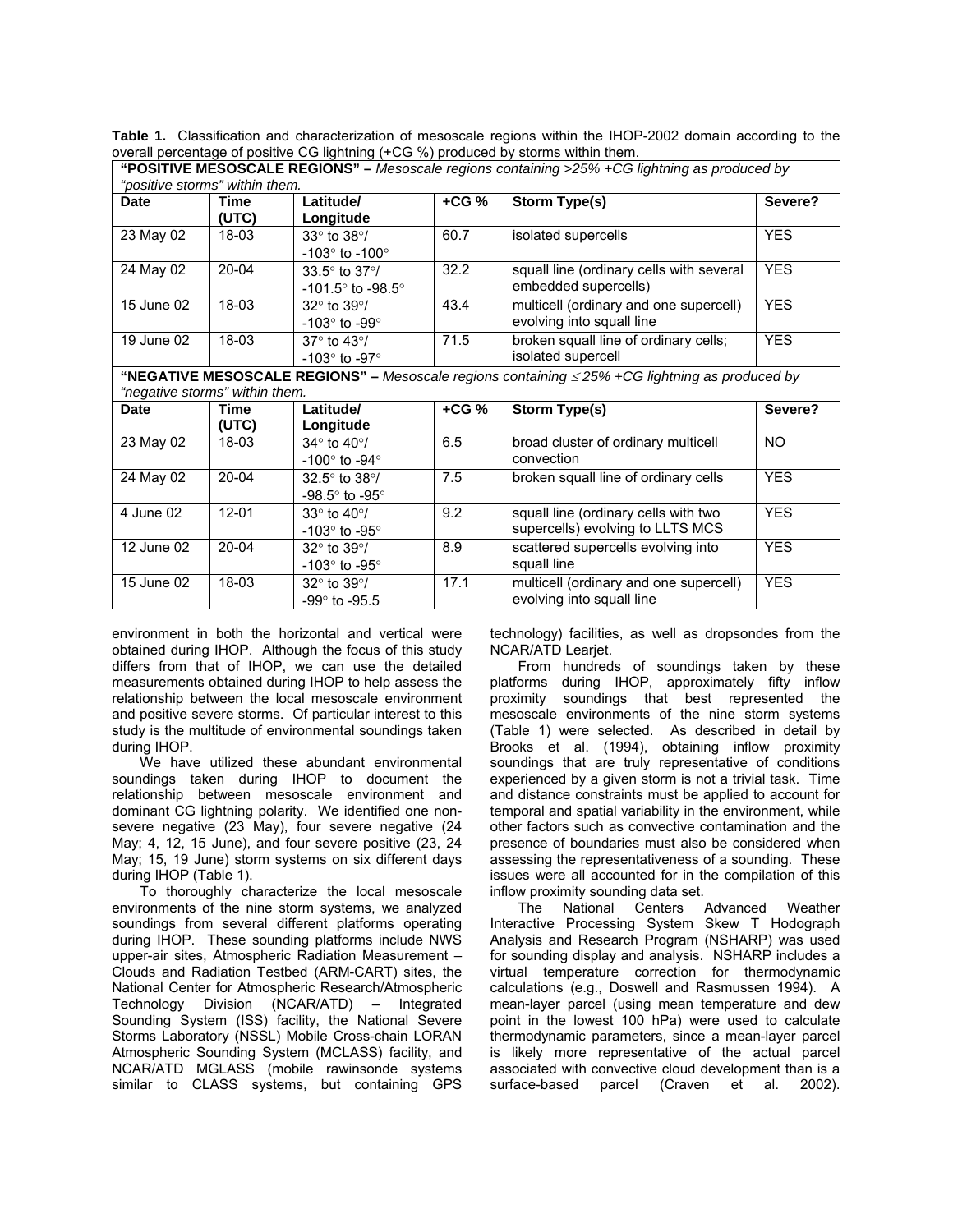| <b>Significance Level: 0.1%</b>                         | <b>Negative</b>                 | <b>Positive</b>                            |
|---------------------------------------------------------|---------------------------------|--------------------------------------------|
| Warm cloud depth (WCD=FL-LCL)                           | 2949 m                          | 1699 m                                     |
| Lifting condensation level (LCL)                        | 1121 m                          | 2079 m                                     |
| Mean mixing ratio in the lowest 100 mb                  | 14.03 g $kg^{-1}$               | $10.88$ g kg <sup>-1</sup>                 |
| 850-500 mb lapse rate                                   | 7.07 °C $km^{-1}$               | 8.38 °C km <sup>-1</sup>                   |
| Wet-bulb zero (WBZ) height                              | 3284 m                          | 2868 m                                     |
| Precipitable water in the surface to 400 mb layer       | 3.63 cm                         | 2.72 cm                                    |
| <b>Significance Level: 1%</b>                           |                                 |                                            |
| 0-3 km shear                                            | 10.70 m s <sup>-1</sup>         | 14.75 m $s^{-1}$                           |
| Freezing level (FL)                                     | 4070 m                          | 3777 m                                     |
| CAPE between the LFC and -10°C level                    | 397 J kg <sup>-1</sup>          | 199 J kg <sup>-1</sup>                     |
| <b>Significance Level: 5%</b>                           |                                 |                                            |
| Convective Inhibition (CIN)                             | $67 J kg^{-1}$                  | $26$ J kg $^{-1}$                          |
| Equilibrium level (EL)                                  | 12545 m                         | 11671 m                                    |
| 700-500 mb lapse rate                                   | 7.71 °C km <sup>-1</sup>        | 8.36 °C km <sup>-1</sup>                   |
| 0-2 km storm-relative wind speed                        | 6.97 m $s^{-1}$                 | 10.25 m $s^{-1}$                           |
| Depth of free convective layer (EL-LFC)                 | 9811 m                          | 8604 m                                     |
| CAPE between the -10°C and -40°C levels                 | 957 J kg <sup>-1</sup>          | 1210 J kg <sup>-1</sup>                    |
| Normalized CAPE between the LFC and -40°C level         | $0.19 \text{ m s}^{-2}$         | $0.24 \text{ m s}^{-2}$                    |
| <b>Significance Level: 10%</b>                          |                                 |                                            |
| 0-3 km storm-relative environmental helicity (SREH)     | $72 \text{ m}^2 \text{ s}^{-2}$ | $\frac{163 \text{ m}^2 \text{ s}^{-2}}{2}$ |
| Mid-level relative humidity (700-500 mb layer)          | 42%                             | 32%                                        |
| Mean relative humidity (through full depth of sounding) | 37%                             | 29%                                        |
| Normalized CAPE (NCAPE from LFC to EL)                  | $0.19 \text{ m s}^{-2}$         | $0.22 \text{ m s}^2$                       |
| Normalized CAPE between -10°C and -40°C levels          | $0.24 \text{ m s}^{-2}$         | $0.29 \text{ m s}^{-2}$                    |
| Not significant at the 10% level                        |                                 |                                            |
| CAPE (Convective Available Potential Energy, LFC to EL) | 1924 J $kg^{-1}$                | 1948 J $kg^{-1}$                           |
| Lifted index (LI)                                       | -6.92 °C                        | $-6.11 °C$                                 |
| Level of Free Convection (LFC)                          | 2682 m                          | 2820 m                                     |
| 4-6 km storm-relative wind speed                        | 10.66 m s <sup>-1</sup>         | 10.56 m $s^{-1}$                           |
| 6-10 km storm-relative wind speed                       | 15.76 m $s^{-1}$                | 15.12 m s <sup>-1</sup>                    |
| 9-11 km storm-relative wind speed                       | 22.77 m $s^{-1}$                | 19.44 m s <sup>-1</sup>                    |
| 0-2 km shear                                            | $8.17 \text{ m s}^{-1}$         | $9.19 \text{ m s}^{-1}$                    |
| 0-6 km shear                                            | 17.72 m $s^{-1}$                | 18.52 m $s^{-1}$                           |
| Bulk Richardson number (BRN)                            | 149                             | 91                                         |
| Energy helicity index (EHI using 0-3 km SREH)           | 0.8                             | 1.99                                       |
| Normalized CAPE between the LFC and -10°C level         | $0.13 \text{ m s}^{-2}$         | $0.11 \text{ m s}^{-2}$                    |
| CAPE between the LFC and -40°C level                    | 1335 J $kg^{-1}$                | 1405 J $kg^{-1}$                           |
| Equivalent potential temperature $(\theta_e)$           | 73.24 °C                        | 71.95 °C                                   |

**Table 2.** Mean environmental properties of negative and positive mesoscale regions (see Table 1). The properties are grouped by the statistical significance level of the differences in means (Student's t-test).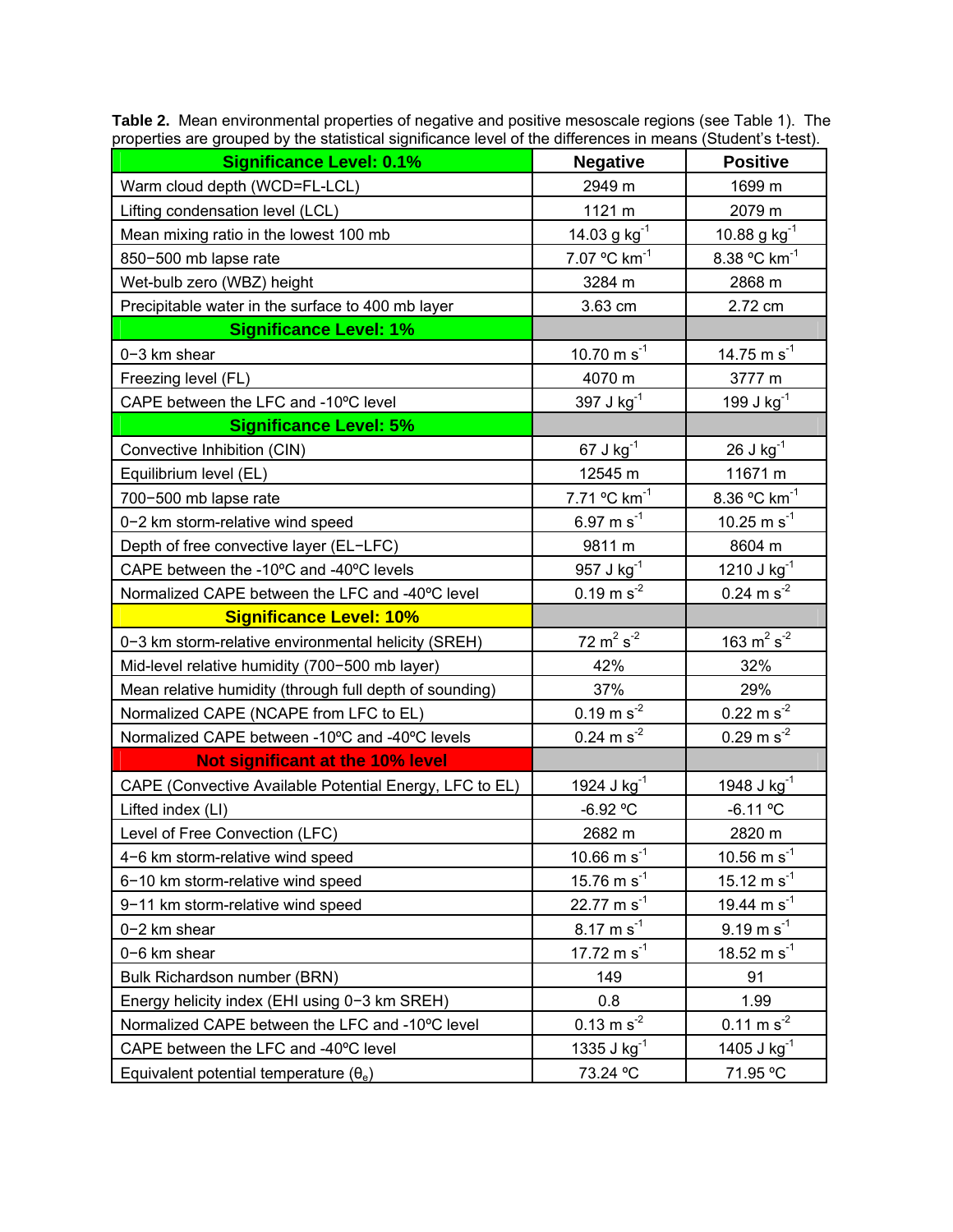NSHARP computes and displays a multitude of environmental parameters, but special emphasis was placed on those variables that allowed us to test our hypothesis, which is succinctly stated here: *intense updrafts and associated high liquid water contents in positive storms lead to positive charging of graupel and hail in mixed-phase conditions via the non-inductive charging mechanism, an enhanced lower positive charge, and increased frequency of positive CG lightning.* For example, we emphasized those parameters that strongly influence storm organization, updraft intensity, and associated cloud water contents. A partial list of environmental parameters considered in this study can be found in Table 2. A more in-depth discussion of how these environmental parameters relate to our hypothesis will be presented when we discuss our results in Section 4.

The sounding data collected from NSHARP was analyzed to identify systematic differences in the local mesoscale environments of negative and positive storms. Using Microsoft Excel, statistical analysis of the parameters listed in Table 2 was conducted. Statistical characteristics of the variables such as means, medians, and percentiles were compared between positive and negative storms. Tests for differences of mean values (t-tests) were performed on the data to

identify significant differences between storm types. Different plotting schemes (e.g., histograms, scatter plots, etc.) were incorporated into the analysis to visually detect systematic differences between the two storm types.

## **3. RESULTS**

Positive (negative) storms produced from 32% to 72% (7 to 17%) positive CG lightning in mesoscale regions over the IHOP domain (Table 1). All of the mesoscale regions were associated with severe weather except the negative region on 23 May 2002. There were no readily identifiable, systematic differences in storm organization or intensity within positive and negative mesoscale regions, as determined by visual inspection of regional radar composite imagery and Level II WSR-88D radar data. For example, there was no consistent relationship between cell type (supercell vs. ordinary multicell) and predominant CG polarity (positive or negative storms) (Table 1). However, positive mesoscale regions were somewhat more likely to support supercell convection than negative regions. Nonetheless, positive and negative storms were comprised of both supercell and ordinary multicellular convection as can be seen in Table 1.



Median Warm Cloud Depth (m), NCAPE between LFC and -40<sup>o</sup>C (m s<sup>-2</sup>), **and 0-3 km Shear (m s-1)**

**Figure 1.** Scatter plot of the mean NCAPE (Normalized Convective Available Potential Energy, m s<sup>-2</sup>) between the level of free convection (LFC) and the height of the -40°C isotherm, which is the top of the mixed-phase zone, versus the mean warm cloud depth (m), which is defined as the height of the freezing level minus the lifting condensation level (LCL), in each of the nine mesoscale regions described in Table 1. The size of each bubble in the scatter plot is proportional to the magnitude (m  $s^{-1}$ ) of the 0-3 km low-level shear; which is indicated by the label on each bubble.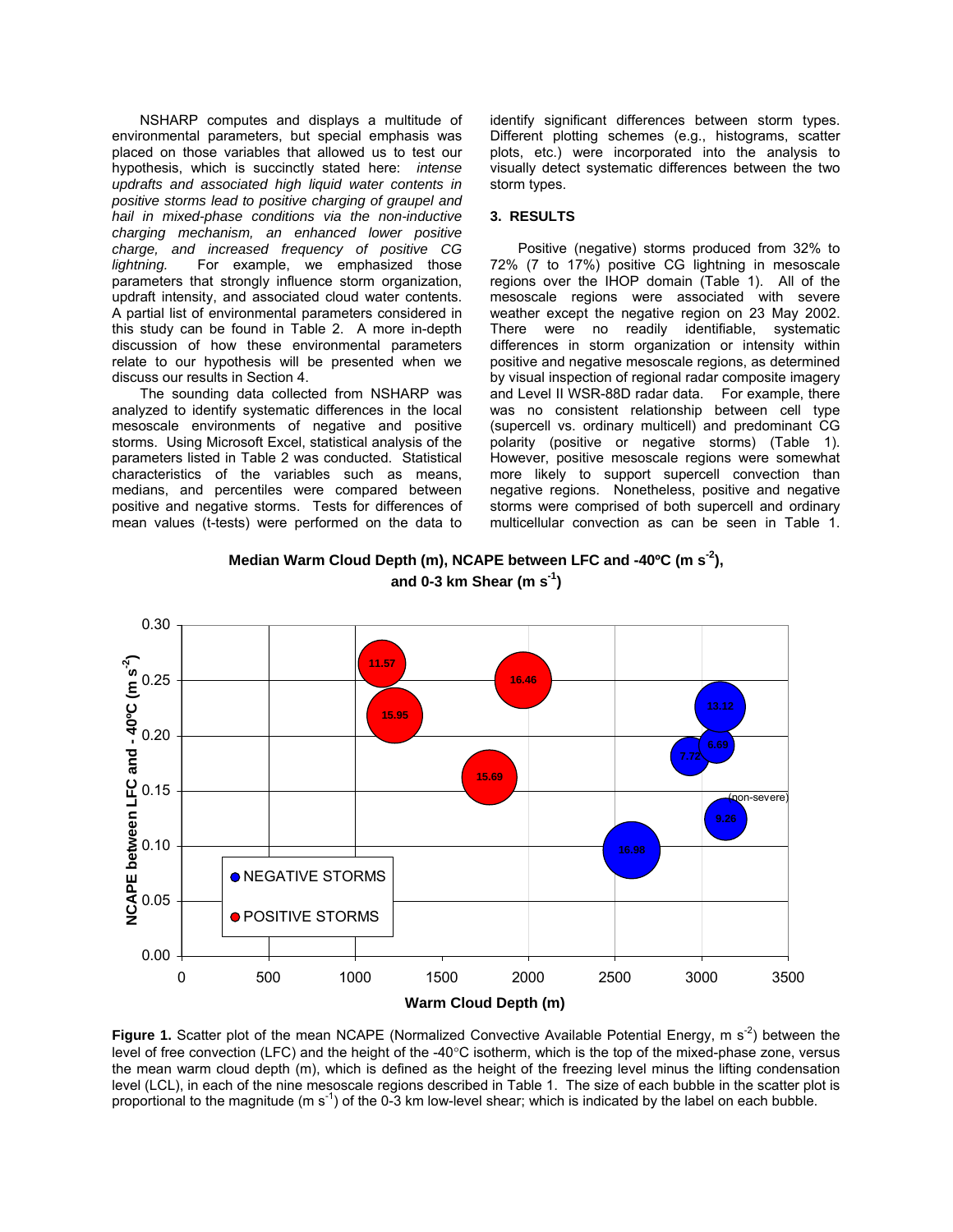The overall mean environmental parameters for negative and positive mesoscale regions are listed in Table 2 and ranked by significance level according to the Students' t-test (i.e., 0.1%, 1%, 5%, 10%, and not significant).

As noted in Knapp (1994), negative storms occurred in a moister environment as indicated by significantly higher mean precipitable water, low-level mixing ratio, mid-level (700-500 mb) relative humidity, and mean relative humidity through the depth of the sounding.

The positive mesoscale regions were characterized by a significantly higher mean lifting condensation level (LCL). Combined with a slightly lower freezing level (and wet-bulb zero height) in positive regions, the higher LCL resulted in a much more shallow mean warm cloud depth (i.e., depth of cloud at temperatures above 0°C) in positive mesoscale regions.

Mean lapse rates in the low-to-mid troposphere (850-500 mb and 700-500 mb) were higher in positive regions. The mean equilibrium level (EL) was higher in negative regions. So, despite little difference in the level of free convection (LFC) between negative and positive regions, the mean depth of the free convective layer (EL-LFC) was larger for negative regions.

Interestingly, there was no significant difference in the mean convective available potential energy (CAPE) and the lifted index (LI) for positive and negative regions. Similarly, the mean 0-6 km shear and the mean bulk Richardson number for each region were not significantly different. However, the mean convective inhibition (CIN) was higher for the negative regions.

As seen in Table 2, the mean CAPE in various layers was calculated for the positive and negative mesoscale regions. In general, there was more CAPE at warm temperatures (LFC to -10°C) in negative regions and more CAPE at colder temperatures (-10°C to -40°C) in positive regions. However, the mean NCAPE between the LFC and -10°C was not significantly different so the higher CAPE between LFC and -10°C in negative regions was associated with a deeper mean LFC to -10°C layer. The mean LFC to EL NCAPE and the mean -10°C to -40°C NCAPE were higher for positive mesoscale regions (but only significant to the 10% level). The most significant difference (5% level) in mean NCAPE between the two mesoscale regions was the higher mean value in the positive regions between the LFC and -40°C.

**Figure 2.** Relative frequency histograms of environmental parameters that characterize the mesoscale environment of negative and positive storms, including a) lifting condensation level (LCL, m), b) the warm cloud depth (m), which was defined here as the height of the environmental freezing level minus the LCL, c) the 0-3 km low-level shear  $(m s<sup>-1</sup>)$ , and d) the normalized convective available potential energy  $(NCAPE, m s<sup>-2</sup>)$  from the level of free convection  $(LFC)$ to the height of the -40°C isotherm, which represents the top of the mixed-phase zone.

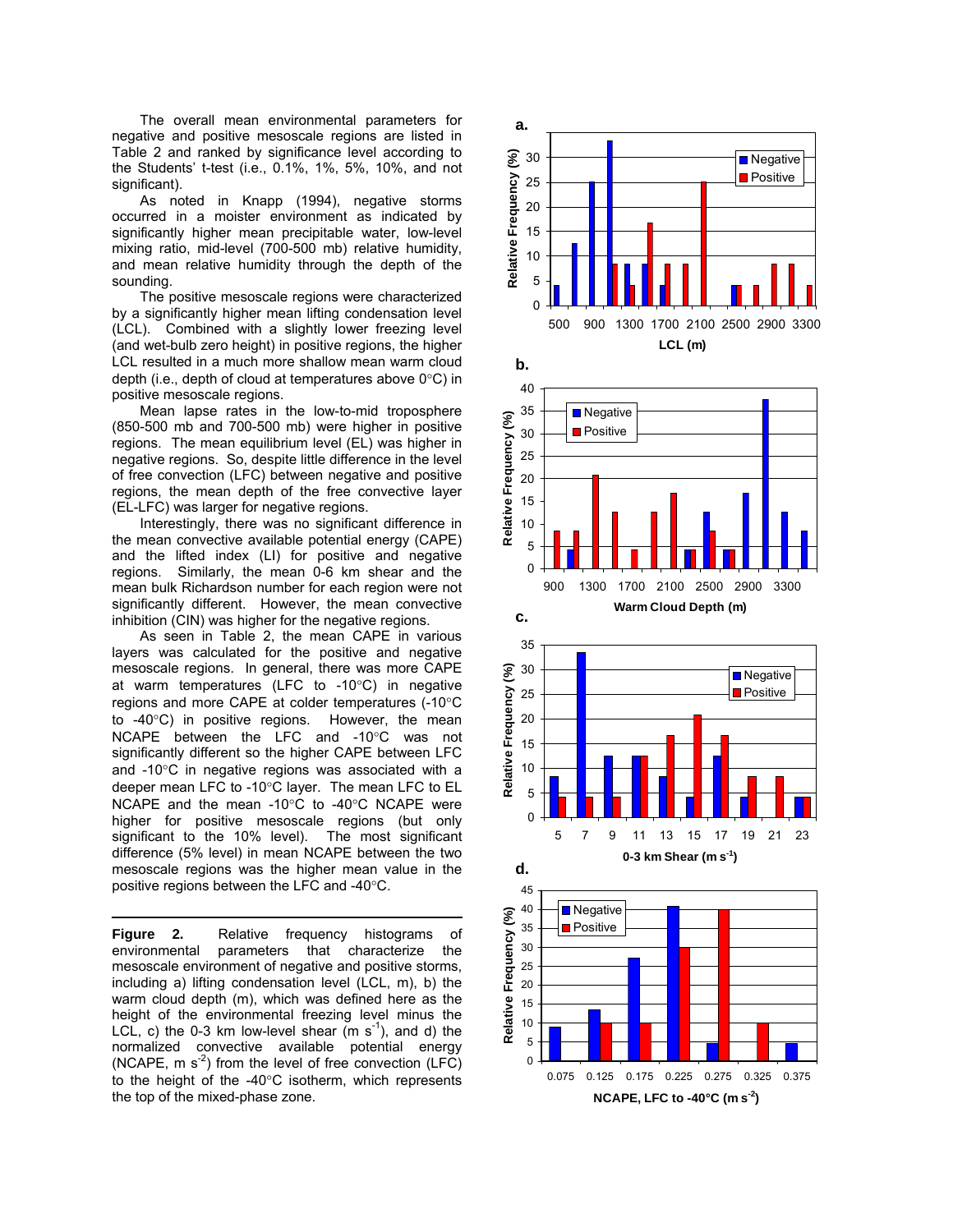As shown in Table 2, the 0-3 km low-level shear and the 0-2 km storm-relative wind speed were significantly higher in positive mesoscale regions. Mean storm relative wind speed and mean wind shear defined at other levels were not significantly different between the positive and negative mesoscale regions. The mean 0-3 km storm-relative environmental helicity (SREH) was noticeably higher for positive mesoscale regions. Since the variance in the SREH was large, the difference was only significant at the 10% level. Since the mean CAPE was so similar for positive and negative regions, the energy helicity index (EHI) was also not significantly different between the two regions (at the 10% level).

 To investigate differences between individual mesoscale regions, we calculated the mean warm cloud depth, NCAPE (LFC to -40°C), and 0-3 km shear separately for each mesoscale region listed in Table 1, as opposed to the overall positive and negative region means listed in Table 2, and depicted them together in a scatter plot (Figure 1). The two populations of mesoscale regions (i.e., positive and negative) are clearly distinct. As expected from Table 2, the large and systematic differences in warm cloud depth are responsible for much of the separation. The mean warm cloud depth for individual positive mesoscale regions ranged between 1000 and 2000 m while it exceeded 2500 m for negative mesoscale regions. Although the overall mean LFC to -40°C NCAPE and 0- 3 km shear were significantly different between positive and negative mesoscale regions (Table 2), there was considerably more intra-category variability in the means for individual regions and much more overlap in means between individual positive and negative mesoscale regions. Although not shown, substitution of LCL for warm cloud depth yields a similar result as expected. The LCL clearly separates the population of negative and positive mesoscale regions. The mean LCL for individual positive (negative) mesoscale regions ranged from 1600 m to 3000 m (800 m to 1600 m).

 To explore the entire range of variability of select environmental parameters, Figures 2a-d shows relative frequency histograms of LCL, warm cloud depth, 0-3 km shear, and NCAPE between the LFC and -40°C for all environmental soundings. The degree of separation between positive and negative mesoscale regions in the LCL (Figure 2a) and warm cloud depth (Figure 2b) of individual soundings was impressive. Although the populations were not completely distinct, there was very little overlap. However, it is important to note that high LCL and shallow warm cloud depth was not universally associated with positive storms as indicated by the outlier sounding that was launched in the vicinity of negative storms and was characterized by an LCL of about 2500 m and a warm cloud depth of about 1100 m. Comparatively speaking, there was much more overlap between the 0-3 km shear (Figure 2c) of individual positive and negative soundings but the modes of the two populations were distinct (15 m s<sup>-1</sup> for positive and 7 m s<sup>-1</sup> for negative with a secondary mode at 17 m s<sup>-1</sup>). Similar results can be seen for the LFC to -40° NCAPE

in Figure 2d (0.275 m  $s^2$  for positive and 0.225 m  $s^2$  for negative).

## **4. DISCUSSION AND CONCLUSIONS**

 Using data from IHOP-2002, we have demonstrated clear, systematic differences between mesoscale regions associated with positive and negative storms. In particular, positive mesoscale regions are characterized by higher LCL, smaller warm cloud depth, larger CAPE from -10°C to -40°C, larger NCAPE from LFC to -40°C, larger 0-3 km shear, and larger 0-2 km storm-relative wind speed.

 According to well known principals of dynamics and microphysics, each of these significant differences in the mesoscale environment would contribute to stronger updrafts and higher liquid water contents in the mixedphase zone of positive storms (Bluestein 1993; Houze 1993). Larger NCAPE and 0-3 km shear in positive storms would result in stronger buoyancy and dynamic forcing of the updraft and hence larger updrafts in the mixed-phase zone (e.g., Weisman and Klemp 1982; Rotunno et al. 1988). Stronger 0-2 km storm-relative wind speed would result in stronger and more persistent low-level inflow of buoyant air into the updraft. Higher LCL, and hence cloud base height, is associated with increased horizontal diameter of the buoyant parcel or horizontal eddy size. The increased diameter of the updraft associated with the higher LCL would result in less entrainment, more efficient processing of CAPE, and ultimately stronger updrafts (e.g., Lucas et al. 1996; Williams and Stanfill 2002; Williams et al. 2004; Williams 2004). Smaller warm cloud depths would tend to suppress collision-coalescence processes (Williams et al. 2004; Williams 2004). All else being equal, warm rain processes (i.e., collision-coalescence) effectively reduces the amount of cloud water that is available in the mixed phase zone because of subsequent rainout or freezing of large rain drops. As a result, shallow warm cloud depths and the associated suppression of collision-coalescence would tend to increase the amount of supercooled cloud water available for noninductive charging in the mixed phase zone (Williams et al. 2004; Williams 2004).

 As a result, the IHOP results are consistent with the hypothesis that dominant positive CG lightning behavior in so-called positive storms is likely caused by a mesoscale environment that favors stronger updrafts and higher liquid water contents in the mixed phase zone, associated non-inductive positive charging of graupel and hail, and an enhanced positive charge at low-levels in the storms.

 These observational results also have important implications for understanding the mesoscale environment of severe storms, lightning producing storms, and deep convection in general. As discussed in several recent papers (e.g., Lucas et al. 1994; 1996; Blanchard 1998; Williams and Stanfill 2002; McCaul et al. 2002; Zipser 2003; Williams et al. 2004), simple parcel theory and CAPE are often poor predictors of updraft strength and convective intensity in practice. For example, we found that CAPE, as diagnosed in